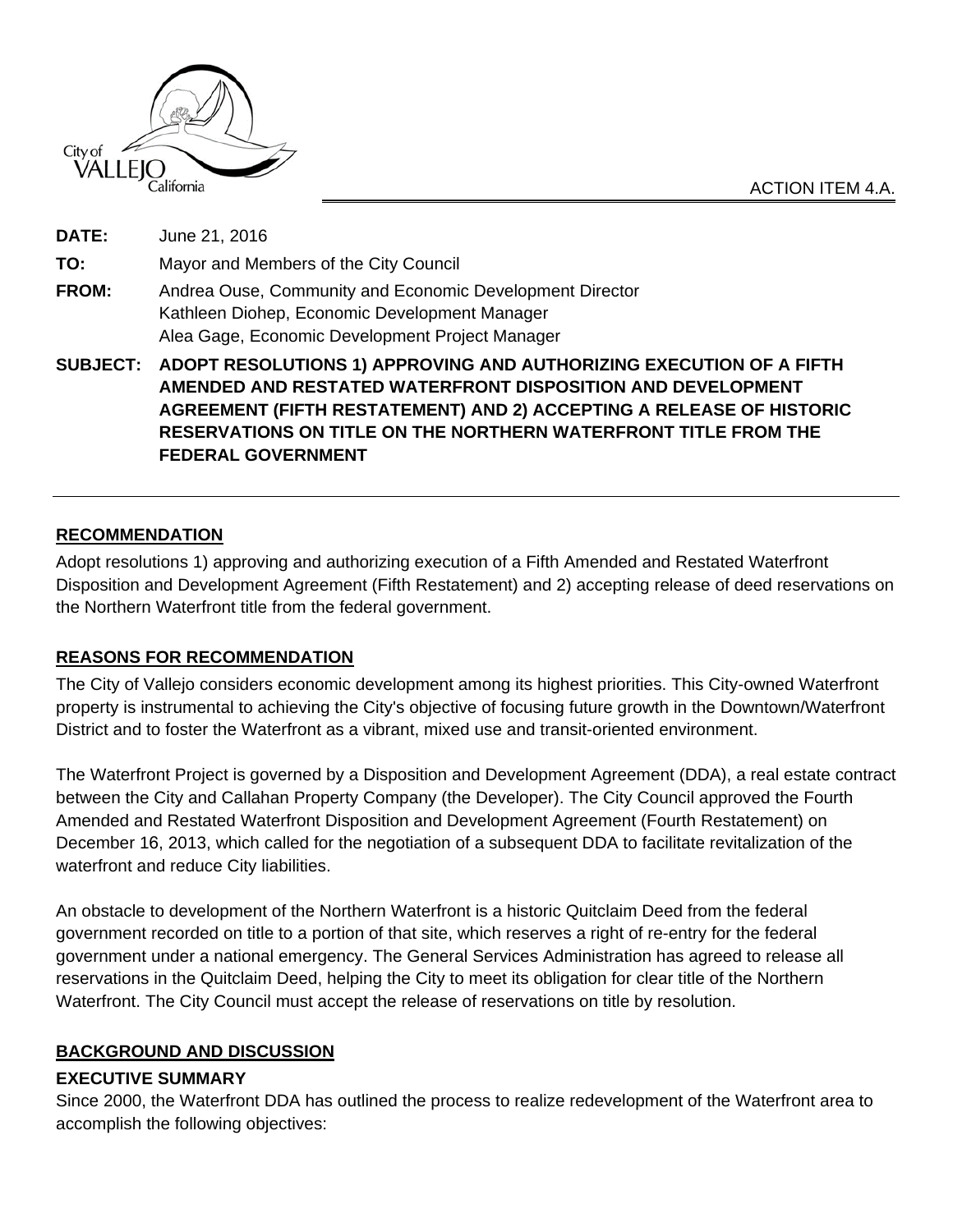- Revitalization of Vallejo's waterfront area and, in conjunction with the Downtown Specific Plan, help to revitalize the adjacent historic downtown
- Revitalization is financially feasible
- The waterfront and downtown regain their historic place as the cultural heart of the community
- The waterfront and downtown are revitalized with quality development that is pedestrian- and transitfriendly and that includes higher-density commercial, office and residential uses with innovative public spaces for cultural and recreational activities

In 2013, the City Council approved the Fourth Restatement, which modified the DDA to address the loss of redevelopment in California and recognized the need to renegotiate the terms to reflect the approach for moving development forward. The proposed Fifth Amended and Restated Waterfront Disposition and Development Agreement (Fifth Restatement) revises the terms of the real estate transaction for the Waterfront sites by: 1) reducing City obligations to reflect the loss of redevelopment and recognizes the City's financial capacity and 2) establishing defined contract performance obligations. However, the proposed Fifth Restatement does not affect or modify the current Waterfront Project land use entitlements, including the Waterfront Planned Development Master Plan (PDMP).

The primary terms of the proposed Fifth Restatement, ATTACHMENT 3, are summarized below:

- SITE:
	- o Northern Waterfront is east of the municipal marina between Mare Island Way and the Mare Island Causeway
	- o Central North (also known as Parcel J) is the block north of Georgia Street west from City Hall and the JFK Library to Mare Island Way
	- o Central South (also known as Parcel L) is the block south of Georgia Street where the United States Postal Service facility and the Vallejo Station Parking Garage are located
	- o Removed sites that were not subject to Developer obligations
- TERM: Term ends on December 31, 2020. Developer has opportunity to pay for two 1-year extensions.
- PRICE: Fair market value at the time of unit plan submission. The Developer's deposits under previous DDAs and future funding of the City's third party costs are pre-payments towards the purchase of any private development parcel.
- SITE CONDITION & PUBLIC IMPROVEMENTS: The Developer is responsible for:
	- o Remediation of any hazardous materials in the Central Waterfront North and Central Waterfront South Zones
	- o Extraordinary conditions, such as need for foundation systems or increasing site elevations
	- o Specified public improvements and infrastructure required by the PDMP. Per California law, the Developer can receive impact fee credits for infrastructure or public improvements beyond what is required to mitigate the impacts of the Project.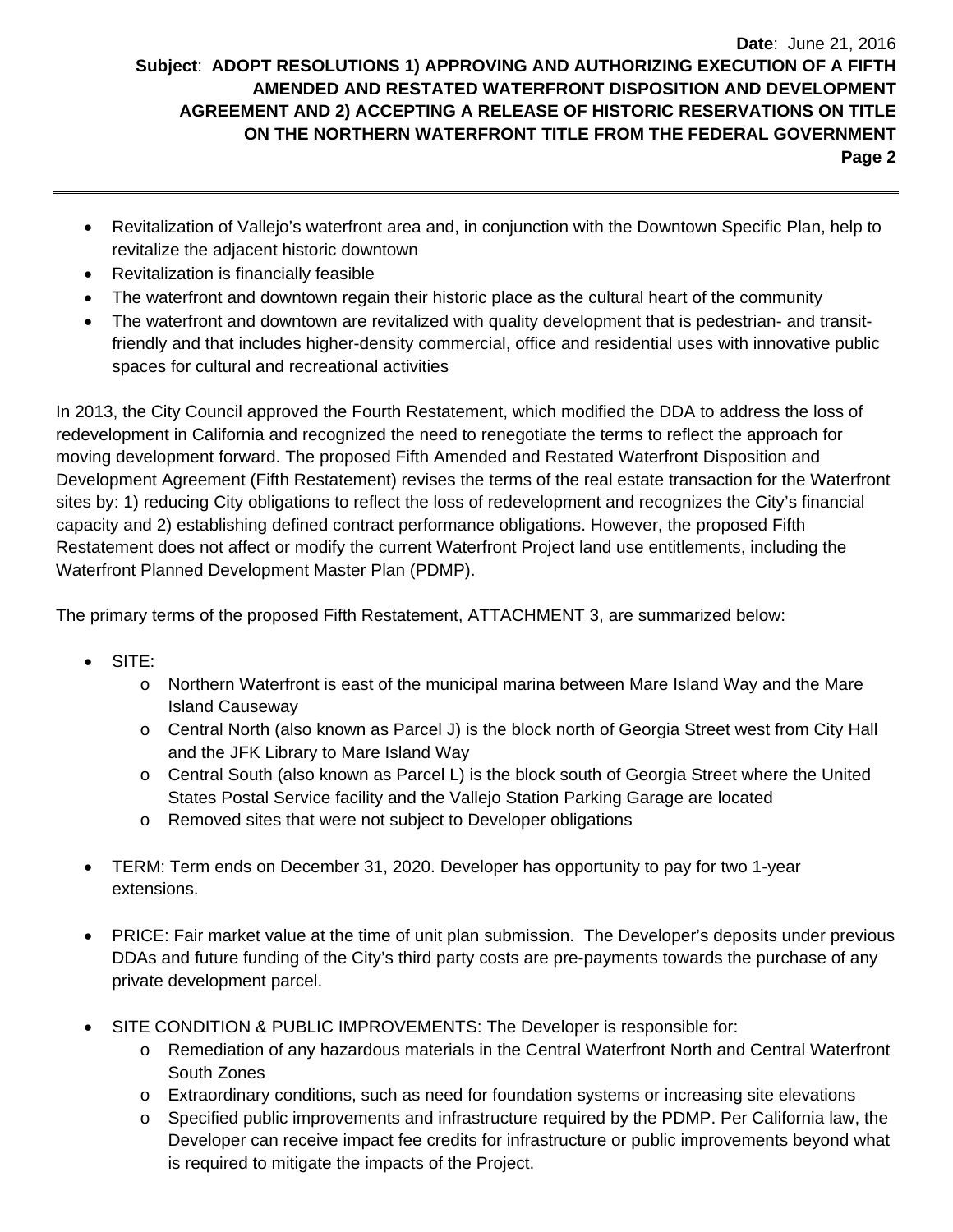- PHASE B GARAGE: The City and Developer will pursue a design that attracts transportationrelated grant funds and enhances the pedestrian environment of the Central Waterfront Zones. Private development in Phase B of Vallejo Station (contemplated as vertical subdivision in the PDMP) is not guaranteed.
- DEFAULT & TERMINATION:
	- o Distinct Scope & Schedule for each zone establishes City and Developer tasks and obligations as well as a timeline.
	- o To facilitate bringing in partners into each, the Developer can default in one zone while maintaining rights to purchase another.

### **ORGANIZATION OF REPORT**

The staff report and attachments herein provide an overview of the Fifth Restatement, including its relationship to the previous DDAs, existing plans and related agreements in place and how it facilitates realization of the Waterfront Project. In particular:

- The staff report presents the key terms, reasons for amending the DDA with Callahan Property Company and the next steps for implementation.
- Attachment 1 encompasses the resolution needed to execute the Fifth Restatement.
- Attachment 2 is comprised of the resolution clearing claims on the Northern Waterfront title and two exhibits: a) the 1960 quitclaim deed with the City of Vallejo resolution accepting roughly six acres on the Northern Waterfront and b) the proposed release of deed reservation to be executed following the City Council's adoption.
- Attachment 3 provides a summary of terms of the agreement.
- Attachment 4 compares the major provisions of the Fourth and Fifth Restatements.
- Attachment 5 provides the full text of the Fifth Restatement, including the "Scope and Schedule for Property Disposition and Development" for each zone, outlining the City and Developer's obligations and the activities necessary to implement the Waterfront Project.

Finally, the City's website includes a dedicated webpage to the Waterfront Project, providing additional information on the history of the project and the proposed development program under the PDMP. It can be accessed at: http://www.cityofvallejo.net/cms/One.aspx?portalId=13506&pageId=1036631. The DDA has been available for review on the Waterfront webpage since June 2, 2016. The City notified individuals who participated in previous community outreach activities related to the Waterfront Project, including members of the Vallejo Waterfront Coalition, veterans organizations, stakeholders of the Vallejo Station Parking Garage as well as tenants of City-owned land in the vicinity of the Waterfront Project, the Economic Vitality Commission, the General Plan Working Group, the Planning Commission and other interested parties.

### **FUNCTION OF A DDA**

A disposition and development agreement (DDA) is utilized when a developer selected by a public agency to develop a site does not yet own or control the site in order to outline the process by which the developer will acquire the site. Typical DDA terms include: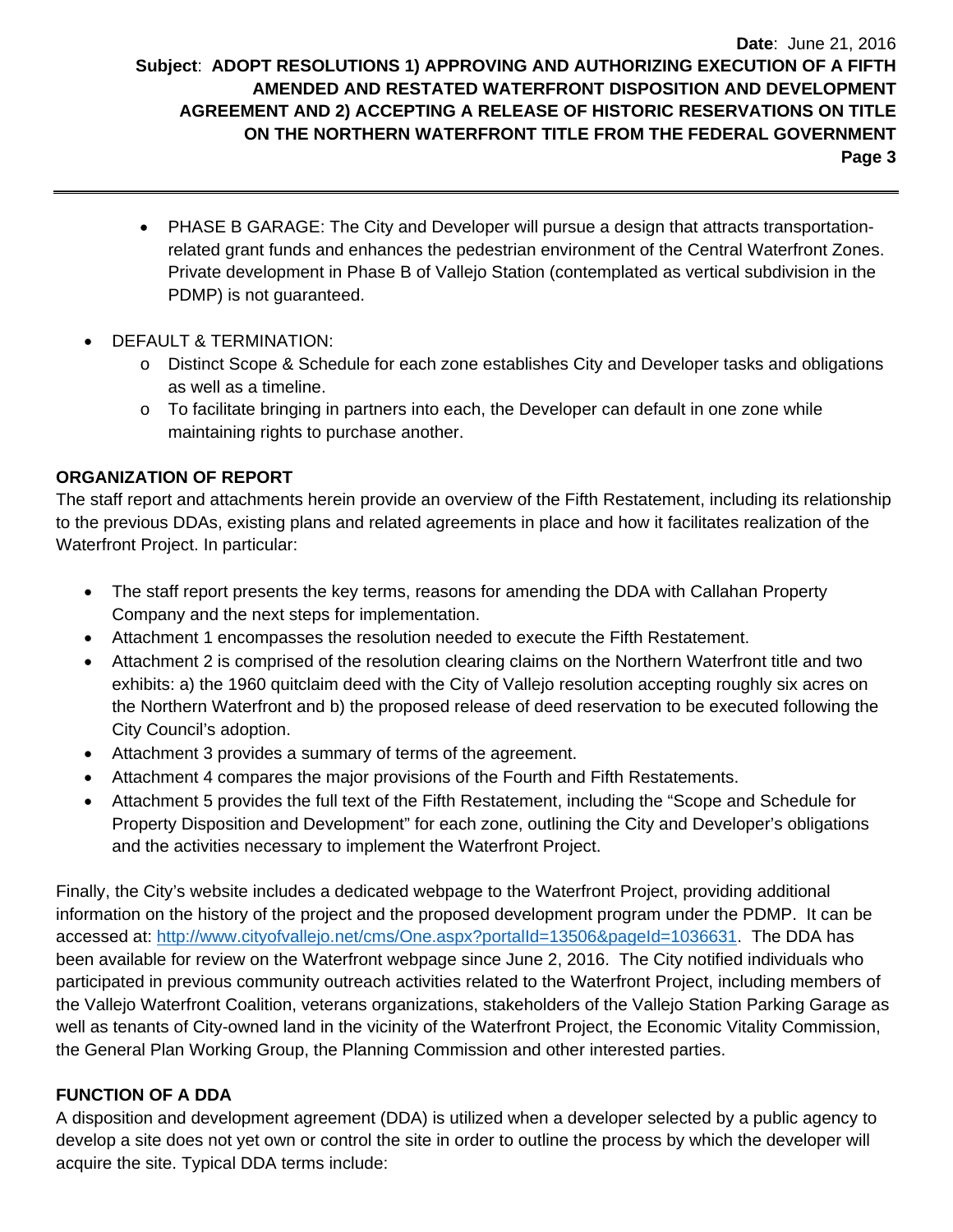- The property to be purchased,
- The purchase price,
- The conditions to be satisfied prior to purchase (i.e. close of escrow), such as a financing plan showing commitments for construction and permanent financing and all land use approvals and building permits
- The allocation of rights and obligations between buyer (developer) and seller (public agency), and
- The timeline for each party to complete obligations and for the developer to take control of the site, including activities to clear title on the properties and land use and planning entitlements for the development itself.

For large parcels needing infrastructure and parcelization, a DDA typically functions to allow a Master Developer to conduct pre-development activities, primarily obtaining project entitlements, performing due diligence and purchasing the property. The Master Developer can create parcels and bring into partners for the vertical development of the property/properties. The Waterfront DDA was first executed in October 2000 and amended in 2002, 2003, 2004, 2005, 2007 and 2013.

### **OVERVIEW OF THE WATERFRONT PROJECT**

The Waterfront Project began in 1997 with an offering of 92 acres of City-owned land and the selection of a Master Developer, Callahan DeSilva Vallejo, LLC. The original DDA was with the former Redevelopment Agency. After several planning initiatives and two settlements (with the Napa-Solano Building Trades and the Vallejo Waterfront Coalition respectively), the project was stalled with the economic downturn in 2008. In 2011, shortly after the Dissolution Statutes eliminated redevelopment agencies, the DeSilva Group requested to divest and assign its interest to Callahan Property Company. The assignment was approved by the Successor Agency in December 2011 allowing Callahan Property Company to serve as master developer of the Waterfront Project. In 2013, the Fourth Restatement narrowed the Waterfront property to the property within the Northern and Central Waterfront areas (removing the Successor Agency-owned Southern Waterfront). See Figure 1 on the following page for a map of the areas subject to the Waterfront DDA.

As approved in 2007, the PDMP outlines a land use vision, involving the development of various retail, commercial, office and light industrial uses with the possibility of a combined hotel, conference/meeting center with a bar/restaurant and retail areas. The PDMP also includes medium and high density residential development, a bus transit facility and parking garage (the Vallejo Station Project) for the San Francisco Bay Ferry. The Vallejo Station and Waterfront Projects, as defined in the PDMP, are intended to revitalize the area with "quality development that is pedestrian and transit-friendly and that includes higher density commercial, office and residential uses with innovative public spaces for cultural and recreational activities" (page 4).

Since the adoption of the PDMP, incremental development consistent with the plan has taken place. This includes construction of the Vallejo Station Bus Transfer Facility on Parcel O completed in 2011, and Phase A of the Vallejo Station Parking Garage on Parcel L providing 750 of the 1,190 spaces for the San Francisco Bay Ferry, completed in June 2012. Further, fee title to the Post Office site located at 485 Santa Clara Street and part of Parcel L was acquired by the City on July 22, 2010. Construction of a new location of the United States Postal Service facility is currently underway with their relocation anticipated in fall 2016, freeing up the site purchased by the City for construction of Phase B of the Vallejo Station Parking Garage.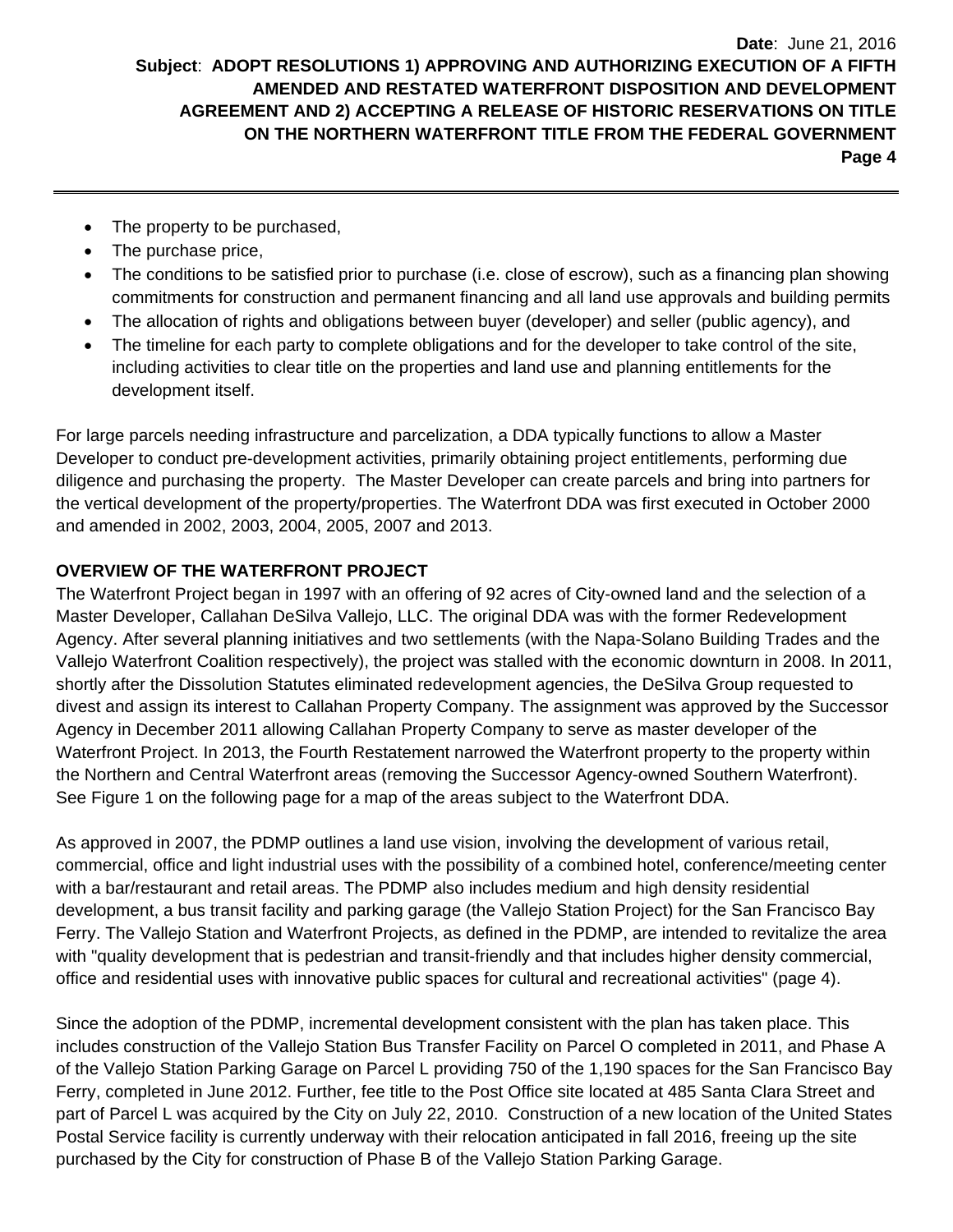

# **FIGURE 1: MAP OF WATERFRONT PROJECT SUBJECT TO THE WATERFRONT DDA**

# **CURRENT CONTRACT BETWEEN THE CITY AND CALLAHAN PROPERTY COMPANY**

The 2013 Fourth Restatement revised the rights of the City and the Developer to accomplish the following major objectives:

- Eliminate the Redevelopment Agency's obligation to fund approximately \$60 million of Waterfront Project public improvements and site improvements from future tax increment financing (pledging property tax revenue from the Waterfront Project Area to these improvements rather than allowing to flowing to the relevant taxing entities), to recognize the City's financial position. The Fourth Restatement established that no City general funds are committed to the Waterfront Project, a provision that continues in the Fifth Restatement.
- Remove the Successor-Agency owned Southern Waterfront Area, east of Mare Island Way to the shoreline from Curtola Parkway to Solano Avenue, totaling 42.3 gross acres from the Waterfront DDA, thereby allowing those development parcels in the Southern Waterfront to remain under the Successor Agency's jurisdiction until a cleanup of the site is completed.
- Cause all remaining obligations of the Successor Agency to be transferred to the City, removing the Successor Agency as a party to any subsequent revisions of the DDA.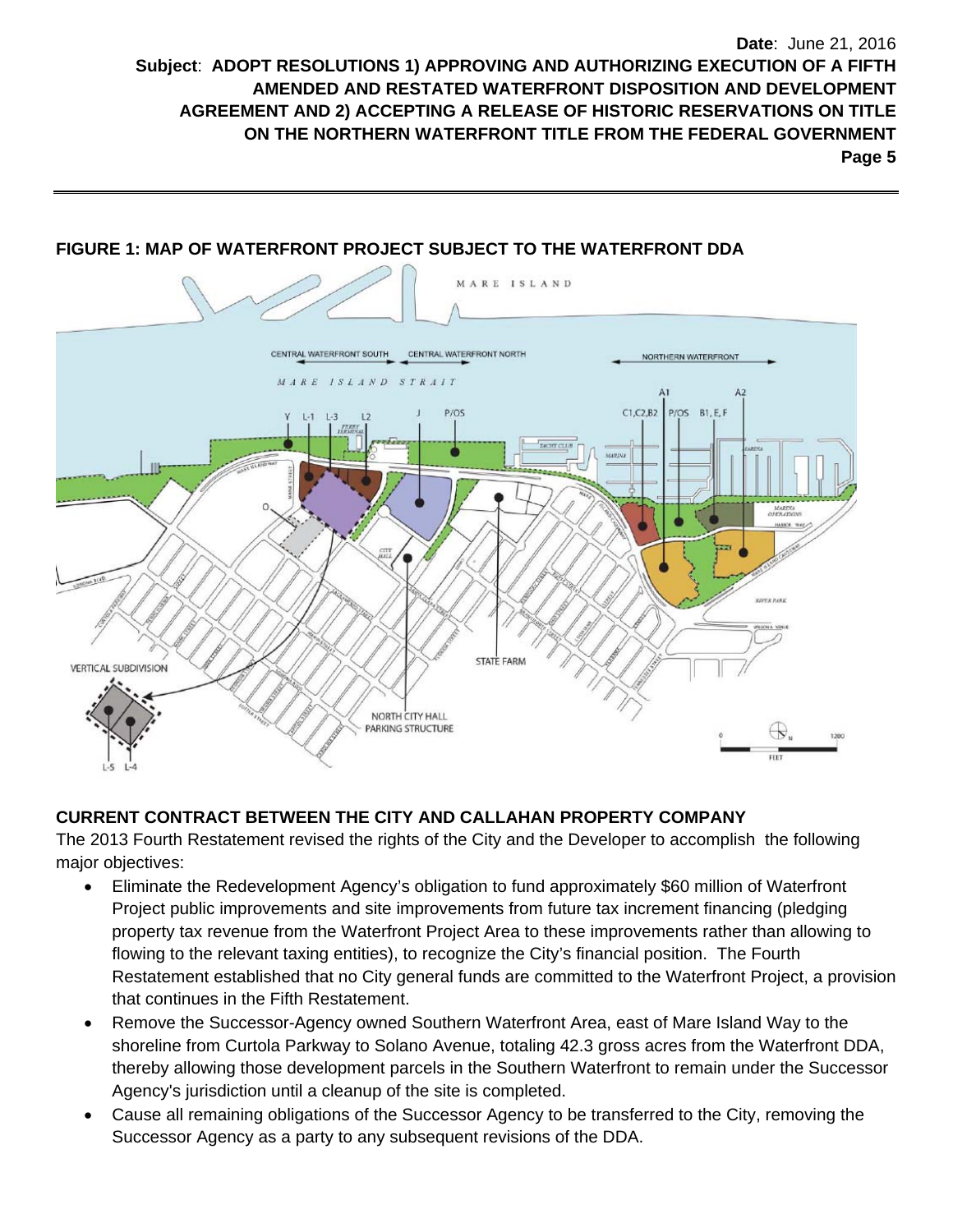Approved by the City Council on December 16, 2013, the Fourth Restatement obligated the parties to negotiate a subsequent amended and restated DDA to address the loss of redevelopment tax increment funding and changed regulatory and market conditions. As such, the parties agreed to toll and suspend all obligations in the previous DDAs pending execution of a subsequent DDA amendment (the Fifth Restatement) that was to include a new schedule of performance and updated obligations for both parties.

### **Proposed Fifth Restatement**

The Fifth Restatement sets a course for advancing the Waterfront Project that considers its complexity, while keeping intact the planning environmental documents of the Waterfront Project. The Fifth Restatement does not itself represent a change to the PDMP for the Waterfront Project, but rather sets forth the price, term (length of time) and process to accomplish the project.

Staff's negotiations resulted in the agreement described below. Staff and the Developer have worked in good faith to improve the clarity and function of the DDA, recognizing that unlike the former Redevelopment Agency, the City is in no position to fund remediation or significant public improvements. While the proposed Fifth Restatement supports the Developer in attracting investment and partnership, it also includes provisions that give the City more control and discretion to evaluate and approve transfer and assignment and gives the Developer a time-limited term to purchase the sites. ATTACHMENT 4 compares the provisions of the Fourth and Fifth Restatements in greater detail.

1. Existing planning approvals and legal agreements in place

The Fifth Restatement will not modify any existing plans, land use entitlements or legal settlements, but, understanding that the Developer may want to pursue modifications to existing plans in the future, sets up a process and timeline for revisiting the development program to improve its feasibility, re-engage the community and pursue high-quality, transit-oriented development. The following approvals and agreements remain valid under the Fifth Restatement:

*Master Labor Agreement:* Signed in November 2004, this agreement between the Developer and the Napa-Solano Building and Construction Trades Council and its affiliated local trade unions specifies that local union labor will be utilized for the construction of all the Developer Parcels within the Northern, Central and Southern Waterfront areas with due consideration for the protection of labor standards, wages and working conditions.

*Waterfront Planned Development Master Plan & Design Guidelines (PDMP):* Approved in March 2007, the PDMP represents the zoning and outlines key design criteria and districts of the Waterfront area.

*The Settlement Agreement*: With the execution of this agreement in November 2006, the Vallejo Waterfront Coalition withdrew its challenge to the Project's EIR. The provisions of this agreement are implemented in the PDMP and certified EIR. Under the Vallejo Waterfront Coalition Settlement Agreement, two public community design workshops are required to review and receive feedback on the architectural design of the residential product for the Northern and Central Waterfront. As such, those workshops are included in the "Scope and Schedule of Property Disposition and Development" for each Zone. Due to the intersections between the DDA's pre-development activities and the obligations of the Settlement Agreement, staff has kept the Vallejo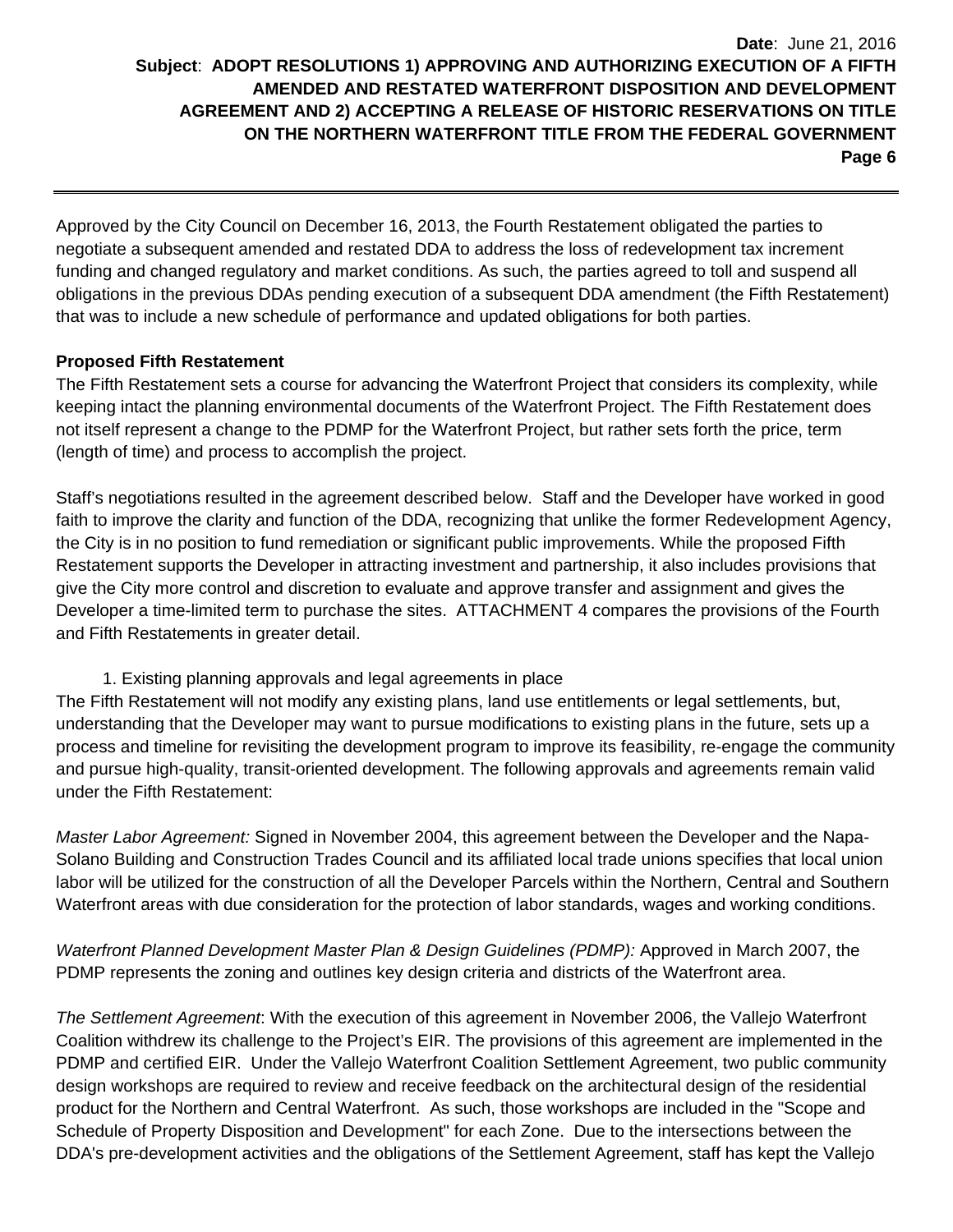Waterfront Coalition apprised of the negotiations of the Fifth Restatement.

*Environmental Impact Report (EIR):* The EIR made findings in accordance with the California Environmental Quality Act and was certified in 2005. Subsequent analysis was conducted after the Vallejo Waterfront Coalition's settlement action, and the EIR was finalized in April 2007 by Council action.

*The Development Agreement*: This agreement provides the Developer with a vested right to develop in accordance with the project approvals at the time of its execution in April 2007, including the General Plan land use designation and PDMP. The agreement expires in 2022.

*The Transfer Agreement with WETA:* Executed in May 2012, the agreement obligates the City to provide at least 1,200 parking spaces for ferry passengers. Phase A of Vallejo Station provides 750 spaces. The remaining spaces are currently provided by surface lots in the Central Waterfront North and Central Waterfront South Zones.

#### 2. Three distinct zones and tracks

The implementation actions, product types, and potential partners for the three zones – Northern, Central North and Central South – are different. The Northern Waterfront requires specific regulatory approvals, due to the wetland areas present on the property and portions of the site being subject to the public trust doctrine and/or Bay Conservation & Development Commission (BCDC) jurisdiction. The Central Waterfront North Zone is expected to require substantial remediation of soil contamination, whereas the Central Waterfront South requires a lesser amount of remediation, but must be coordinated with the updated design and financing of Phase B of Vallejo Station, as described below. To reflect these different hurdles to development, the Fifth Restatement includes a separate "Scope & Schedule for Property Disposition & Development" with performance milestones and deadlines for each zone.

Due to the different development product types planned for the Northern and Central zones, they are likely to interest developers with different portfolios and expertise. Under the current DDA, the Developer is not wellpositioned to attract partners who can delineate the provisions applicable to specific Developer parcels and clearly evaluate the potential risks and opportunities of investing in the project. Creating three tracks enables resolves this shortcoming and enables transfer by zone, while the transfer and assignment provisions ensure the City has the authority to approve transfers to a new developer before the close of escrow.

3. Process for revising the PDMP with opportunities for community input

(including Developer sites and Vallejo Station)

Vallejo Station Parking Garage Phase B was planned for the area of the current USPS site provide parking to satisfy the City's obligation to WETA to provide up to 1,200 parking spaces for ferry passengers. In turn, the private development sites in the Central North and Central South Zones, which are being used as surface parking lots in order to fulfill the WETA obligation, would be available for private development. In addition, the PDMP and the most recent plans from 2010 included the opportunity for private development on vis-à-vis a vertical subdivision. Under earlier versions of the DDA, construction of the Vallejo Station Parking Garage required significant financial contributions from the RDA. Furthermore, the design developed in the PDMP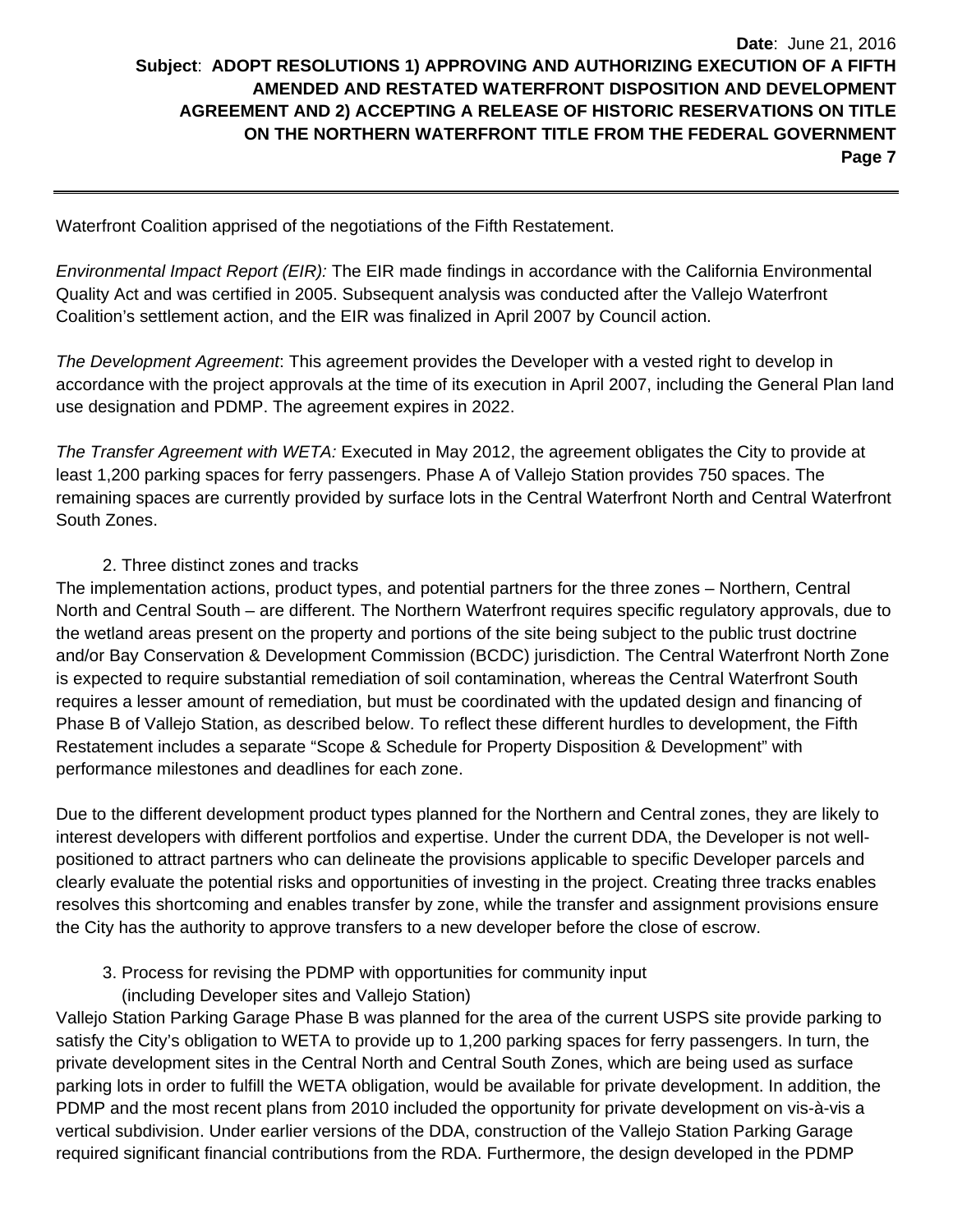reflected prior market conditions. In order to move forward with Phase B of Vallejo Station (and free up surface parking lots for development), refinements to the land use plan and garage design are needed to secure the needed grant funds and to attract the private sector capital required for the overall Central Waterfront project.

The Fifth Restatement does not revise any of the existing entitlements on the Project, but it does provide that the City will lead a process to evaluate options for improving the feasibility of the Project, particularly in the Central Zones with the goal of increasing the market feasibility of development, optimizing the value of the Central Waterfront and enhancing its urban design and transit- and pedestrian-oriented character. This planning process will also provide an opportunity to re-engage the community while implementing the vision of the "River & Bay City" developed during the General Plan process. An important goal of the Fifth Restatement is to ensure that the Vallejo Station Phase B garage and the surrounding private development are coordinated, but will able to advance independent of one another.

### 4. Shift of City obligations

The Fourth Restatement required that the former RDA fund and perform any remediation of hazardous materials (anticipated in the Central Waterfront North and Central Waterfront South) and construct an array of open space improvements. With the dissolution of redevelopment, tax increment financing is no longer available to fund these obligations, and the City is not in a position to perform these obligations or provide funding.

Under the Fifth Restatement, the Developer will accept the sites "as-is," taking responsibility for: 1) remediation of any hazardous materials and 2) extraordinary conditions, such as the need for soil stabilization, foundation systems or increasing site elevations as may be required due to soil conditions or to meet flood control regulations. Improvements to the open spaces across Mare Island Way from the Central Waterfront North & South Zones could be funded by park impact fees generated from the residential portions of the Waterfront Project.

| Zone                            | <i>Improvements</i>                                                                                                                                                                                                                                            |
|---------------------------------|----------------------------------------------------------------------------------------------------------------------------------------------------------------------------------------------------------------------------------------------------------------|
| Northern Waterfront             | Upgraded sanitary sewer and<br><b>Wetland Park</b><br>$\bullet$<br>stormwater lines and pump<br>Northern Waterfront open space<br>$\bullet$<br>station*<br>improvements, including<br>Upgraded public water mains*<br>Promenade Park<br>Harbor Way realignment |
| <b>Central Waterfront North</b> | Relocation of Veterans Memorial*<br>Festival Green*<br>$\bullet$<br>$\bullet$                                                                                                                                                                                  |
| <b>Central Waterfront South</b> | None                                                                                                                                                                                                                                                           |

In addition, the Developer will construct the following public improvements:

\* Public improvements that were previously RDA obligations

5. Timeframe for the DDA with opportunities for extensions at a cost to the Developer. Currently, as long as the Developer is negotiating in good faith towards the Fifth Restatement, the Developer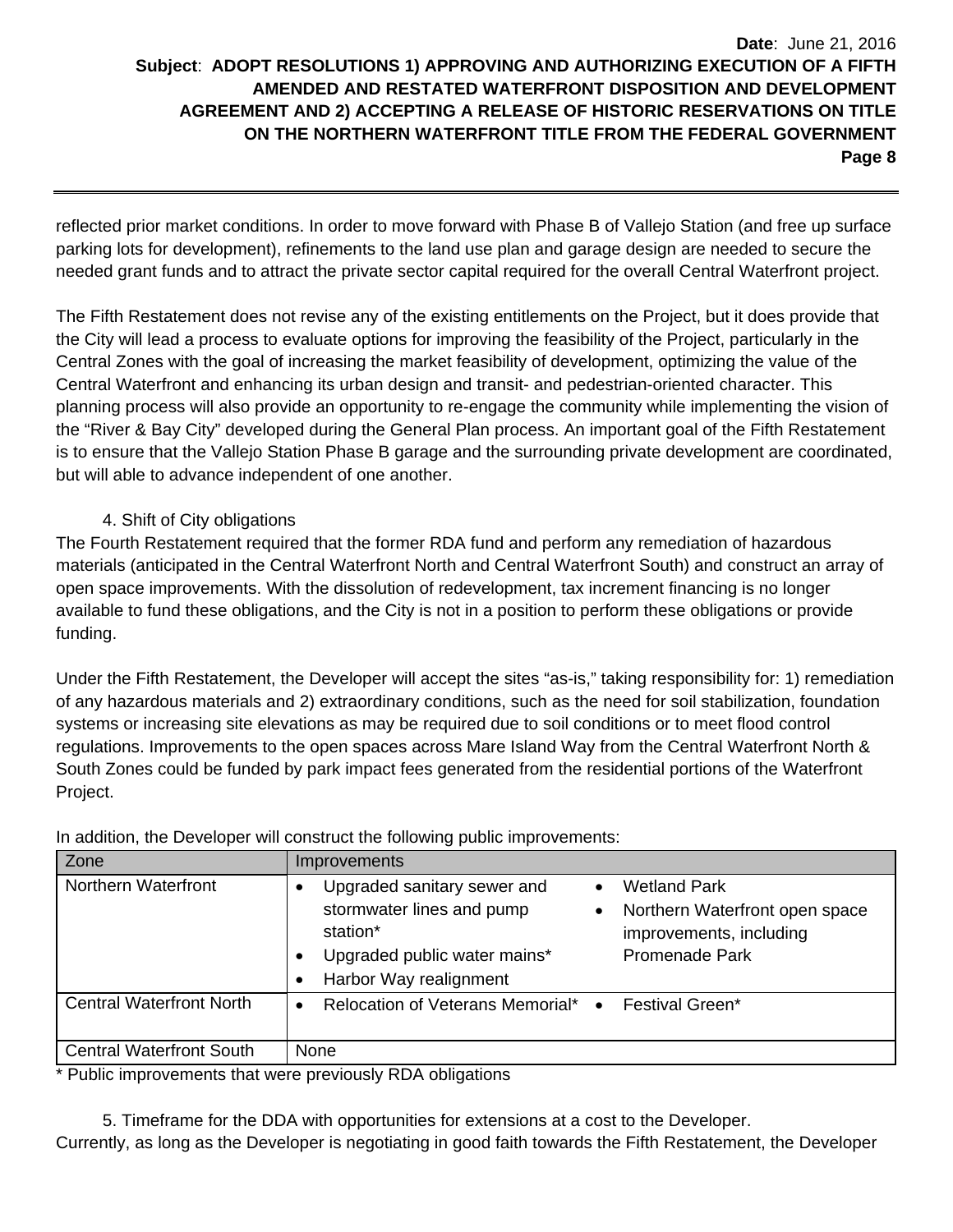has an indefinite option to the land at no cost. The Fifth Restatement provides:

- Term to begin on the date of execution and to end on December 31, 2010.
- Two 1-year extensions at a cost of \$100,000 for each zone.
- Extensions of no more than 24 months per Zone in aggregate for delays caused by third party regulatory agencies, uncured City event of default or litigation.
- Any additional extensions must be through amendment approved by the City Council.

6. Transparent fair market land valuation and purchase price for land acquisition and ground leases. The Fourth Restatement has two land valuation methodologies to direct appraisals for the parcels, the greater of which would determine the purchase price. In addition, both methodologies allow for the Developer to deduct its prior costs dating back to 2000 (estimated at \$11 million) from the purchase price. The valuation methodologies were complex and unlikely to result in positive land value, if applied today.

The Fifth Restatement establishes that each parcel will be appraised at fair market value based on the condition of the site at the time that a complete Unit Plan application is submitted and based on the planning entitlements in place. As mentioned above, the Fifth Restatement differs from previous iterations in that the Developer would take the sites "as-is."

The Developer has also agreed to forego recovery of past costs with the exception of \$700,000 of deposits provided to the City under previous DDAs. The Fifth Restatement enable the Developer to apply previous and future deposits provided to the City towards the purchase price of any private development parcel under the agreement.

### **Next Steps for Implementing the DDA**

Should the City Council approve the Fifth Restatement, the work effort between the City and the Developer would continue in earnest for the duration of the term of the agreement. The "Scope & Schedule of Property Disposition & Development" for each zone outlines the parties' activities in detail. In addition to the technical review and planning process described above, near term implementation actions also include clearing title for each of the respective sites, which will further the implementation of the Project by removing significant obstacles to financing and development. Should the Developer not realize the Project, this work would nevertheless be helpful in improving the marketability of the site.

### **GSA Right of Re-Entry**

During title research, the First American Title Company discovered a Quitclaim Deed from the United States of America acting by and through the General Services Administration (GSA) from December 15, 1960 providing a 6-acre area of the Northern Waterfront to the City, provided that "the Grantor…shall have the right during the existence of any National emergency…to the full, unrestricted possession, control and use of the premises." This right appears to have terminated by the terms of the Quitclaim Deed, but continues to cloud title and potentially impair the Developer's ability to obtain financing. Under the DDA, the City has the obligation to provide clean and marketable title to all sites, necessitating the release of these reserved rights. The GSA has expressed a willingness to release this claim to the Northern Waterfront, pending a City Council resolution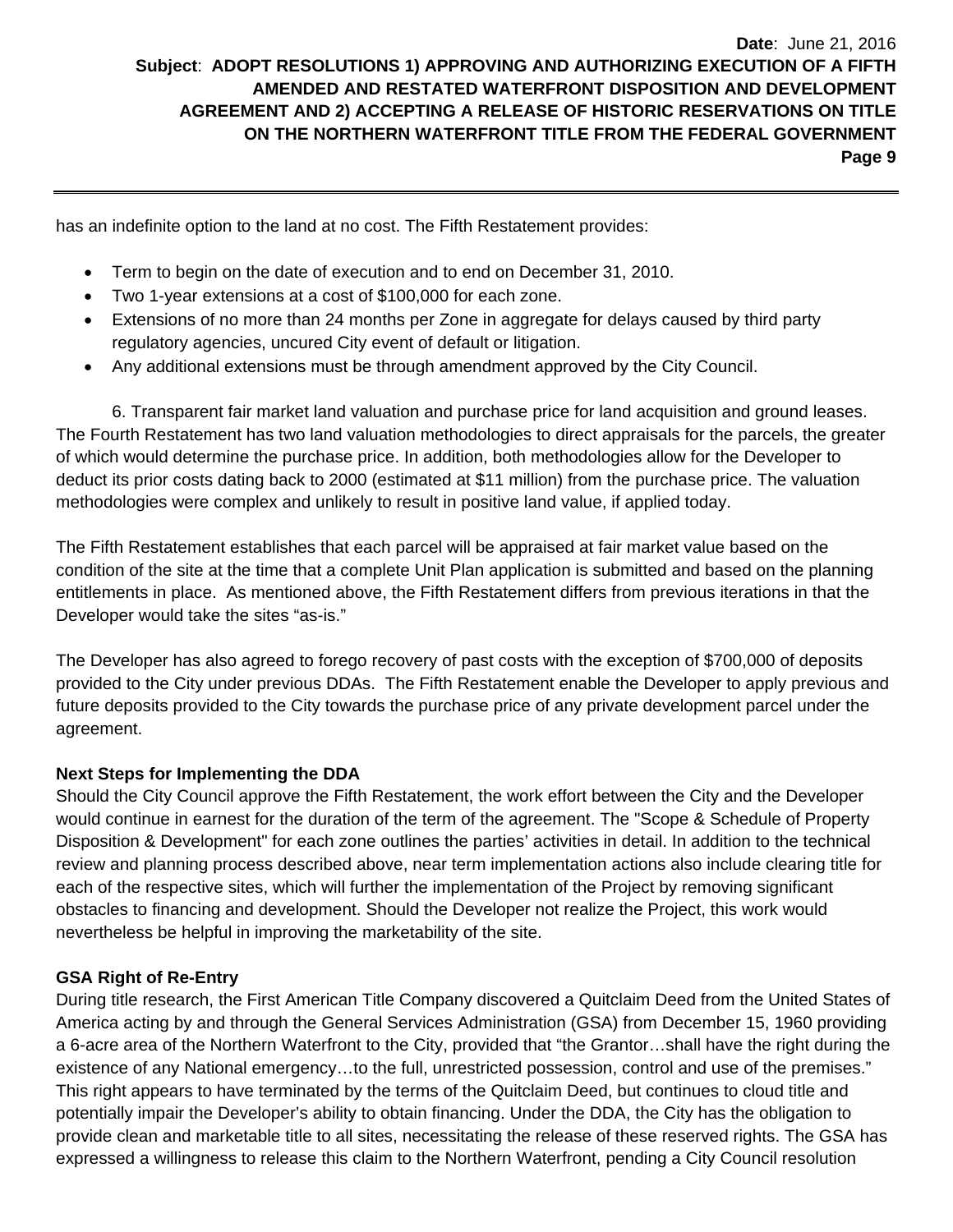accepting the release. Therefore, staff recommends that the City Council adopt the attached resolution accepting the release of the GSA's right.

### **FISCAL IMPACT**

The proposed FY 16/17 budget includes Measure B funding of staff salaries to manage the implementation of the Waterfront Project as well as \$100,000 of funding for the technical review and planning process described above for the Central Waterfront North and Central Waterfront South Zones.

The Fifth Restatement includes provisions for the Developer to pay for the City's costs for the services of third party architectural, engineering, consultant and legal fees and costs, and any application or permit fees for outside regulatory agencies incurred by the City to implement the Waterfront Project and carry out its obligations under this Agreement. As a result, no City general funds are committed as a result of the Fifth Restatement.

Under City ownership, there is no tax generated from these sites. Implementation of the Waterfront Project will bring the properties onto the property tax roll which. At present, there is no estimate of net fiscal benefit to the City, nor the net land value proceeds.

### **ENVIRONMENTAL REVIEW**

Approval and implementation of the Fifth Restated Agreement does not affect any changes in the underlying physical activities or the resulting environmental impacts as described in the Final Environmental Impact Report relating to the Vallejo Station Project and the Vallejo Waterfront Project, certified on October 25, 2005, and an Addendum to the EIR, approved on February 13, 2007. No additional environmental analysis is required for the Fifth Restated Agreement for the following reasons:

a. The Fifth Restated Agreement is not a project under State CEQA Guidelines Section 15378(b)(4) because it comprises "government fiscal activities which do not involve any commitment to a specific project which may result in a potentially significant physical impact on the environment" and State CEQA Guidelines Section 15378(b)(5) as an "organizational or administrative activity of government that will not result in direct or indirect physical changes in the environment." The Fifth Restated Agreement clarifies the Developer's and City's financial obligations and performance schedules but does not revise the Project or the Approved Plans, and will not result in any direct or indirect physical changes in the environment.

b. The Fifth Restated Agreement is exempt under State CEQA Guidelines Section 15061(b)(3) because "it can be seen with certainty that there is no possibility that the activities in question may have a significant effect on the environment" under the analysis in Muzzy Ranch Co. v. Solano County Airport Land Use Comm'n (2007) 41 Cal. 4th 372, in that the Fifth Restatement simply incorporates and is consistent with the City's General Plan and the adopted Planned Development Master Plan and Design Guidelines and does not contain any changes to the underlying physical activities and so is consistent with a community plan, general plan, and zoning ordinance for which an environmental impact report was prepared and involves no environmental effects that were not analyzed in the prior EIR.